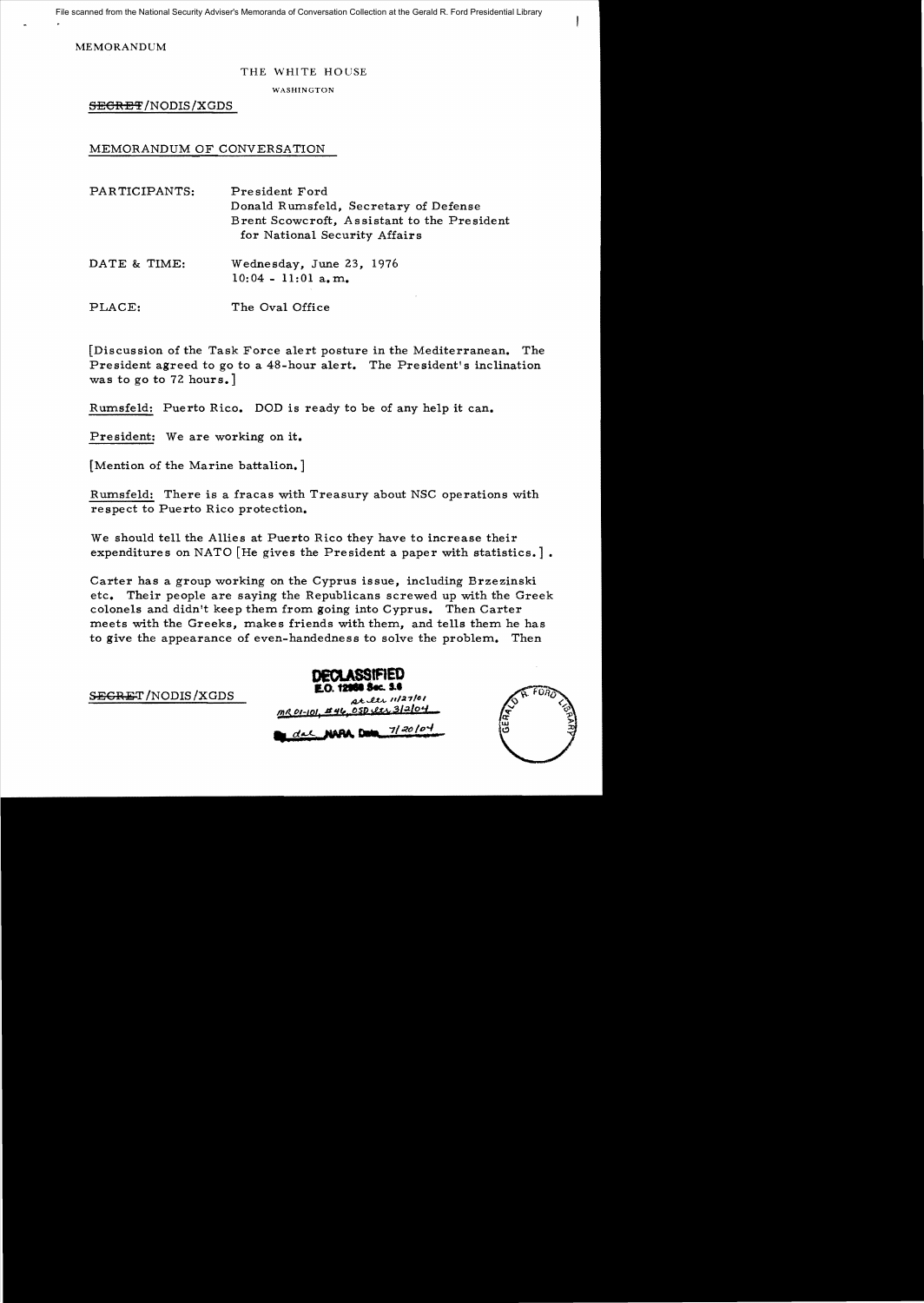## $S \to C R E + T/N O D I S / X G D S$  - 2 -

he says the key to everything is a Cyprus solution. Therefore, the base deals should be scrapped. Instead we should negotiate a 1-2-year base deal and then go after Cyprus.

Jordan -- when the King gets back, we should be prepared to make a new offer. And we should put someone in charge -- it can't be me, Scowcroft or Henry, but someone has to be in charge and focus on it.

On these base negotiations, we are being supplicants. These deals should be in both our interests. As is, we are begging them to let us stay. We should get out if it isn't in our mutual interest.



**SEGRET/NODIS/XGDS**